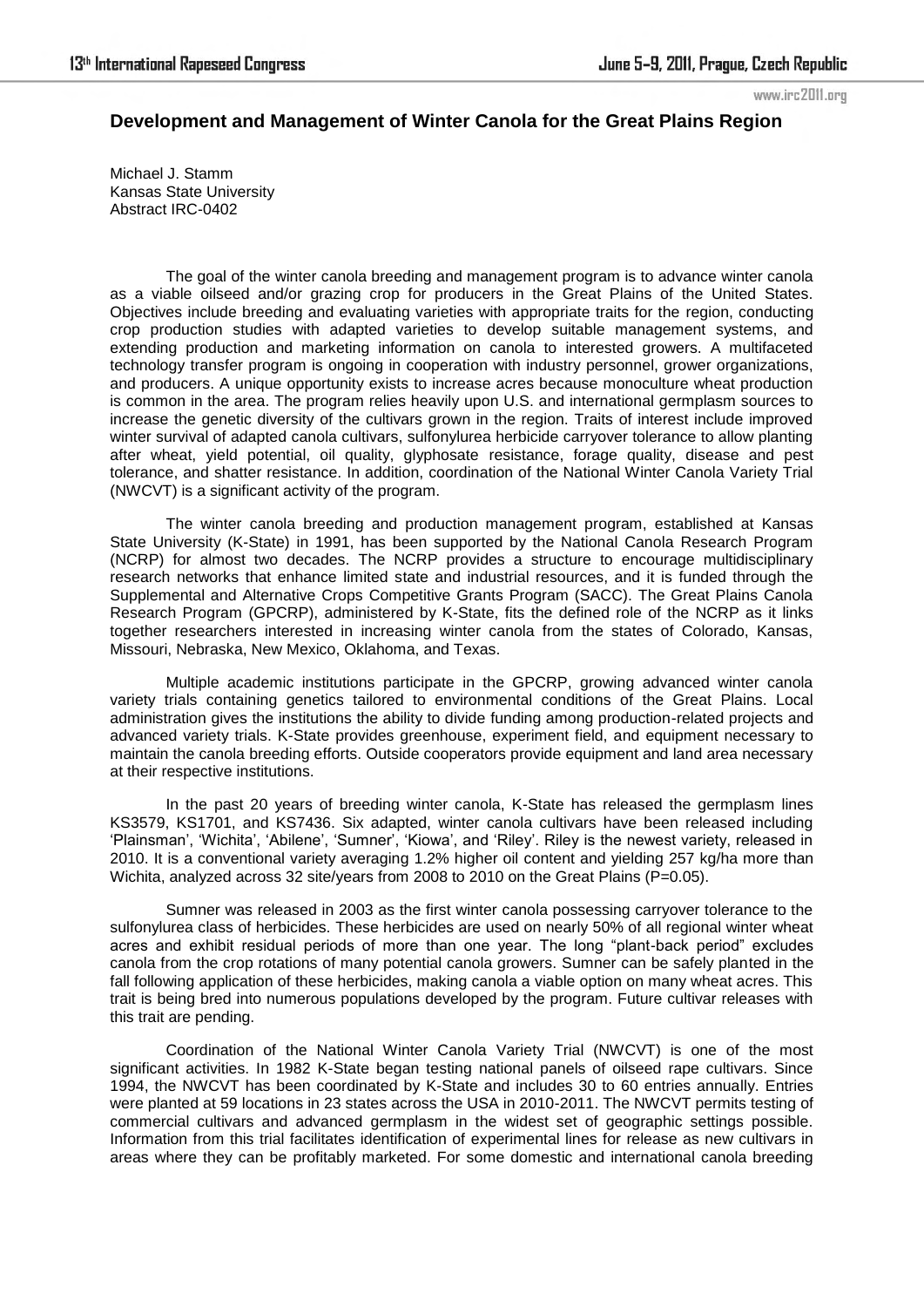```
www.irc2011.org
```
and marketing groups, it is the only yield testing program available to them in the USA. Domestic producers use the research results to make variety selections.

The blackleg fungus (*Leptosphaeria maculans*), common in canola production worldwide, is the most devastating disease and a serious threat. In fall 2009, blackleg lesions were observed in several producers' fields throughout the region. Resistant varieties are one of the most effective ways to minimize yield loss. Most public varieties grown in the region have at least one parent with partial resistance. However, newer, more robust varieties are needed.

Production management studies support improved canola production recommendations to meet the challenges of the Great Plains environment. Results may direct future breeding objectives, enhancing genetic components of local germplasm and improving crop adaptation.

Stand establishment affects all other periods of the growing season, especially winter dormancy. Quality stands provide the best opportunity for winter survival, which is crucial for a highyielding crop. Observations in the High Plains area of the Great Plains indicate planting dates as little as two weeks after the optimum (September 20) saw reduced stands, and less than 25% stand and 98% winterkill occurred four weeks beyond optimum. Determining the optimum planting date of canola is crucial for successful stand establishment and yield in southwest Kansas. Winter canola can be established at multiple planting dates in the fall; however, planting winter canola with tillage around September 1 provides the best chance of winter survival and obtaining a successful spring stand. Producing winter canola in western Kansas is difficult; moisture in the seed zone at planting is critical and appears suited best for irrigation.

Winter stand loss in no-till canola over several years led to a series of experiments examining the influence of residue and tillage on stand establishment, winter survival, and grain yield. On-farm observations indicated that residue increased the crown height of canola plants, perhaps making them more susceptible to cold injury. Several sites were established to address residue management, tillage effects, and equipment differences. A double disk opener with coulter or hoe opener compared to a double disk opener without coulter increased stand establishment, winter survival, spring vigor, stand density, and yield in no-till. Conventional till compared to no-till increased winter survival, spring vigor, stand density, plant height, and yield. Narrow rows (20 cm) compared to wide rows (30 and 40 cm) increased stand establishment, winter survival, and final stand density.

 Winter canola producers in the Great Plains employ the harvest management strategy that best fits their operations. A harvest management study including four cultivars, four replications, and two harvest treatments at three locations was conducted from 2007 to 2009. In Stillwater, OK, swathing prior to harvest increased grain yield by 617 kg/ha over direct combining (p=0.05). Near Hutchinson, KS, direct combining yielded 318 kg/ha more than swathing prior to harvest (p=0.05). In Manhattan, KS, swathing prior to harvest and direct combining were not significantly different for grain yield (p=0.05). Minimal differences were observed in test weight and total oil content.

Many producers are interested in winter canola as a dual-purpose forage and grain crop. A simulated grazing study was conducted at Manhattan, KS and Hutchinson, KS from 2006 to 2009. Wet forage yields at Hutchinson ranged from 11.8 to 13.7 metric tons per hectare and have ranged from 2.7 to 15.9 metric tons per hectare in Manhattan. Simulated grazing had a significant negative effect on winter survival and yield. Experimental line KS4022 has been identified as a potential dual-purpose canola cultivar because of its prostrate growth habit.

The High Plains area of the Great Plains averages over 5 million wheat acres annually and 30% is irrigated. Alternative crops like winter canola are needed. Dry falls often limit establishment of canola and the extremely dry winter months (50 to 80 mm of precipitation from November to February) make winter survival difficult. Canola typically consumes 500 mm of water during a growing season, one-half that of irrigated maize, and uses as much as 8 mm per day during critical periods. Multiple canola experiments under limited irrigation (380 mm supplemental water) and sub-service drip (135 mm supplemental water) have yielded greater than 3,300 kg/ha. Understanding the effect of water availability on reproductive efficiency aids management decisions.

 A high level of expertise exists among faculty involved with this project. Collaboration across the region is multidisciplinary, including plant breeding, crop performance testing, cropping systems,